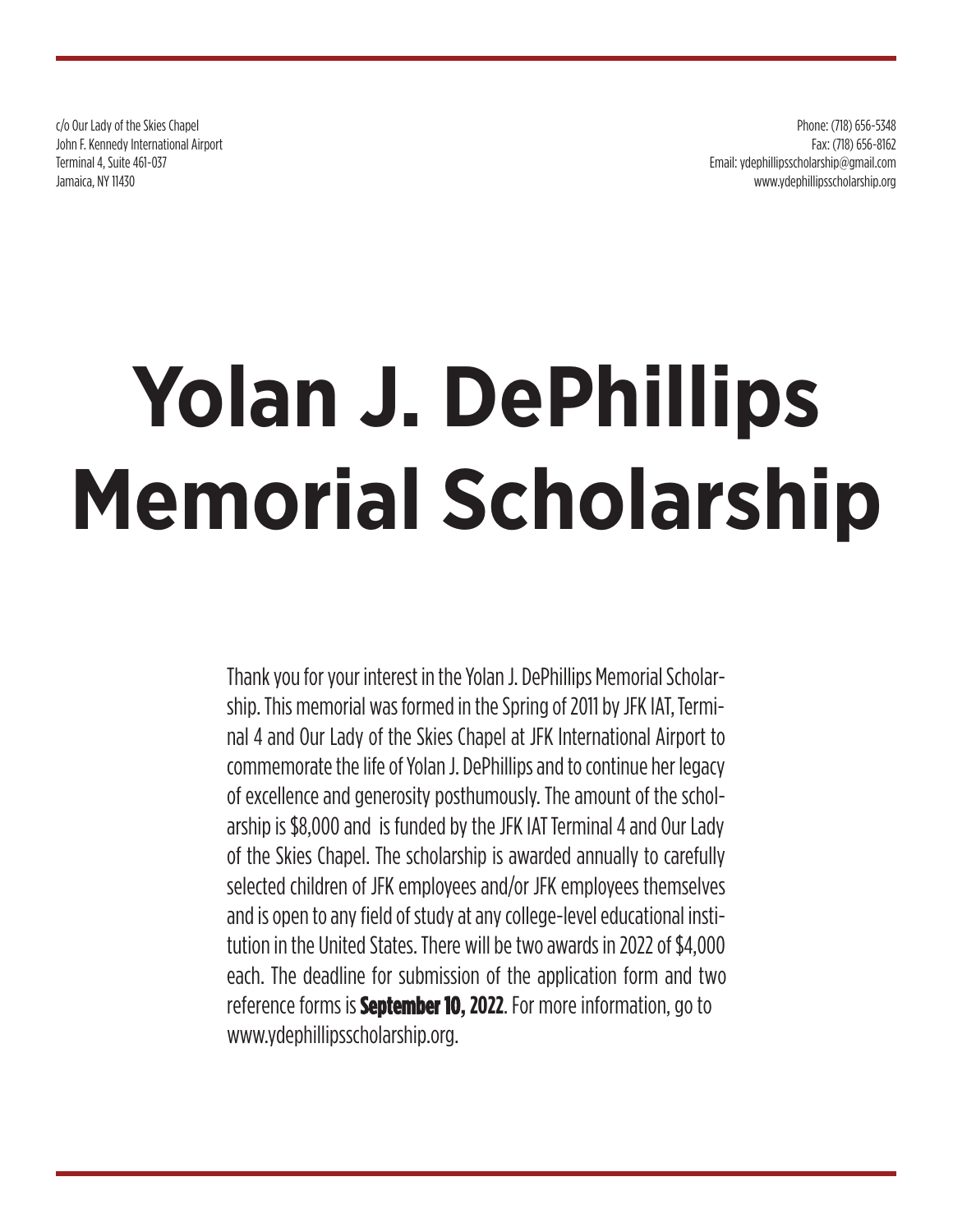c/o Our Lady of the Skies Chapel John F. Kennedy International Airport Terminal 4, Suite 461-037 Jamaica, NY 11430

# Yolan J. DePhillips Memorial Scholarship

Phone: (718) 656-5348 Fax: (718) 656-8162 Email: ydephillipsscholarship@gmail.com www.ydephillipsscholarship.org

## **2022 APPLICATION FORM**

*The deadline for submission of the Application Form and two Reference Forms is September 10, 2022*

### Section 1: Personal Information

| NAME: FIRST, MIDDLE, LAST |               |                                                                                                               |  |
|---------------------------|---------------|---------------------------------------------------------------------------------------------------------------|--|
| MAILING ADDRESS           |               |                                                                                                               |  |
| PHONE(S)                  |               |                                                                                                               |  |
| <b>EMAIL</b>              |               |                                                                                                               |  |
| JFK AFFILIATION:          | __ MYSELF     | I WORK FOR THE RESIDENCE OF THE RESIDENCE OF THE RESIDENCE OF THE RESIDENCE OF THE RESIDENCE OF THE RESIDENCE |  |
|                           | _ MY PARENT   |                                                                                                               |  |
|                           | PARENT'S NAME | COMPANY                                                                                                       |  |
|                           |               |                                                                                                               |  |

#### Section 2: Academic Information

| NAME OF CURRENTLY ATTENDED HIGH SCHOOL OR COLLEGE            |                  |        |                |              |  |  |
|--------------------------------------------------------------|------------------|--------|----------------|--------------|--|--|
| <b>GPA</b>                                                   | HIGH SCHOOL RANK | OUT OF | SAT/ACT SCORES | <b>MAJOR</b> |  |  |
| OTHER IMPORTANT INFORMATION ABOUT YOUR ACADEMIC ACHIEVEMENTS |                  |        |                |              |  |  |
|                                                              |                  |        |                |              |  |  |
|                                                              |                  |        |                |              |  |  |

#### Section 3: References

*Please list individuals who are serving as your references (two references are required). Please use Reference Form*

NAME OF REFERRING PERSON #1 INSTITUTION

INSTITUTION

*The Reference Forms can be mailed directly to us or to you and then mailed together as one package.*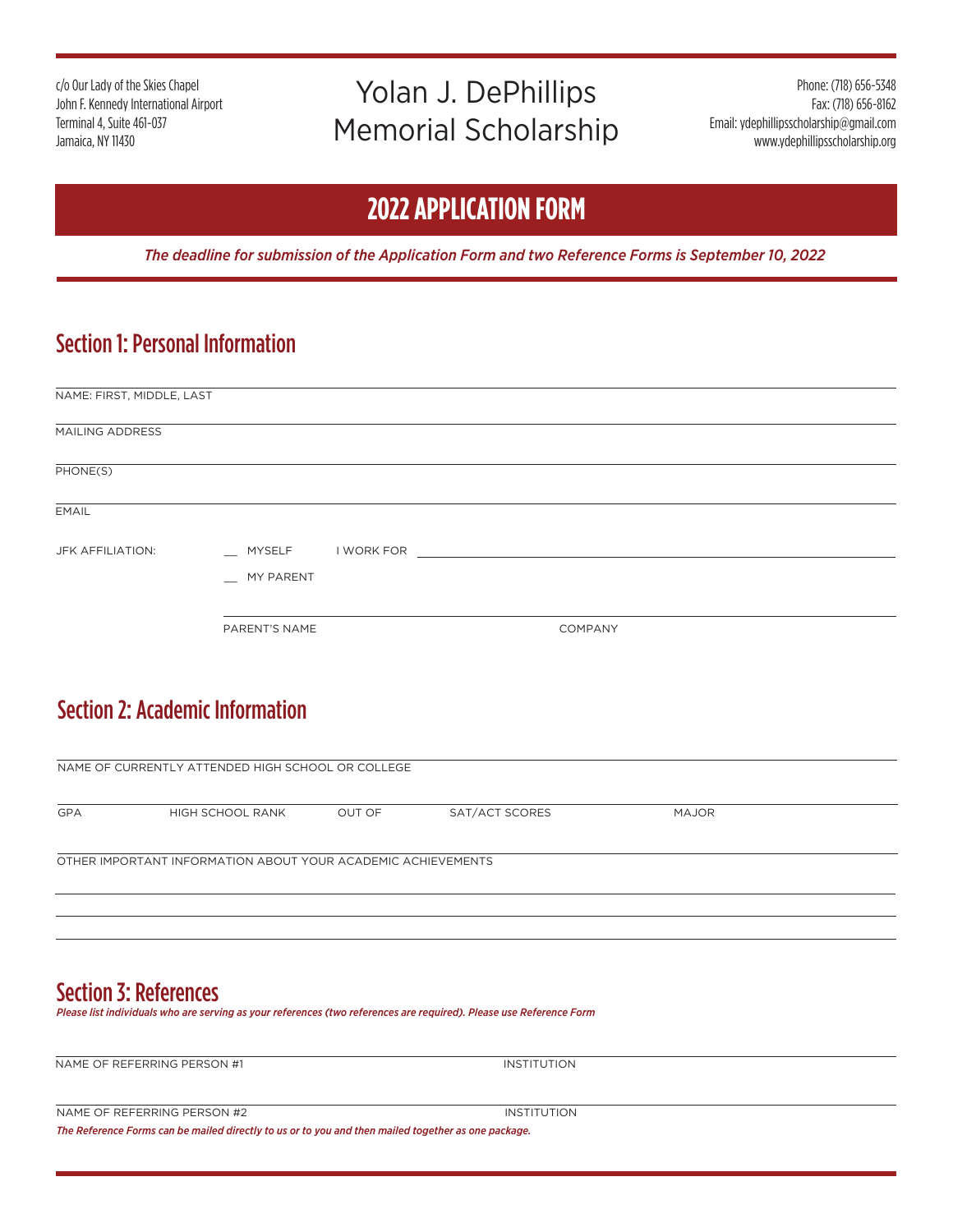Section 4: Extracurricular Activities *List and briefly describe your high school or college extracurricular activities (e.g. membership in organizations, sports etc.)*

| ORGANIZATIONS INVOLVED | POSITION HELD | DATES OF INVOLVEMENT |
|------------------------|---------------|----------------------|
|                        |               |                      |
|                        |               |                      |
|                        |               |                      |
|                        |               |                      |
|                        |               |                      |
|                        |               |                      |
|                        |               |                      |
|                        |               |                      |
|                        |               |                      |
|                        |               |                      |
|                        |               |                      |
|                        |               |                      |
|                        |               |                      |
|                        |               |                      |
|                        |               |                      |
|                        |               |                      |

*Brief description of your responsibilities:*